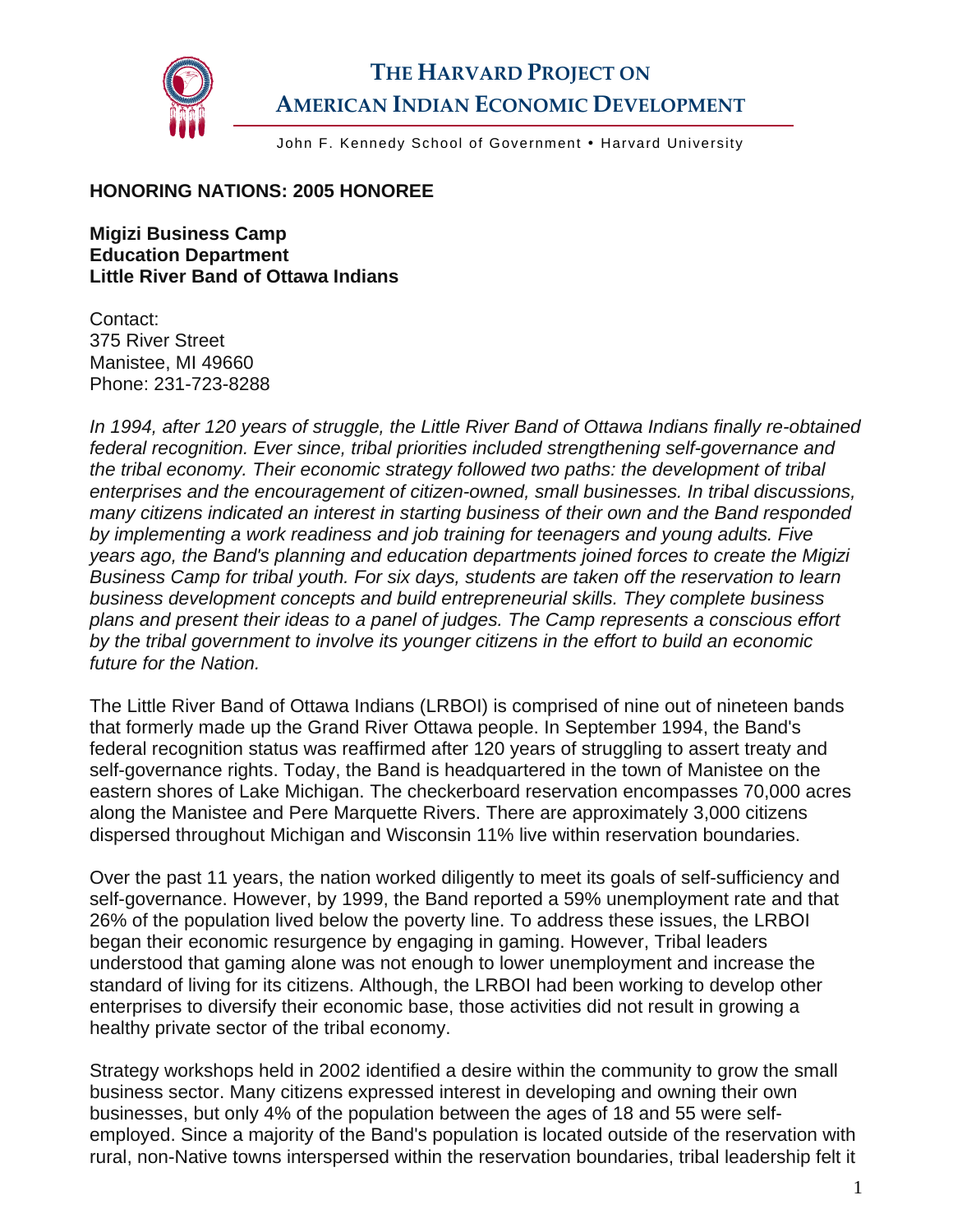was important for the LRBOI citizens to have the skills to sustain themselves. Listening to the needs of their citizens, they began creating a supportive environment for small businesses.

To accomplish this goal the LRBOI adopted a two-prong approach to economic development. The first focused on tribal enterprises and the second on private businesses on and off reservation. After further examination into private business development, the Band recognized that the knowledge, skills, and experiences of its citizens, most importantly its youth, were crucial if it was to meet these goals.

Economic diversity and increased development are common issues for tribal governments. Having a robust small business sector provides opportunities to build individual wealth while also strengthening the tribal economy. Small businesses empower communities by providing both employment opportunities and necessary goods and services. Training in small business awareness and experience for youth provides the next generation with the tools to be successful business owners and full participants in the tribal economy.

Around 2001, the LRBOI Planning and Education Departments joined forces to address economic opportunities and skills development for youth. The director of planning, familiar with youth business programs at Haskell Indian Nations University and at the San Francisco State University Center for Small Business (SFSUCSB), sought to partner with a SFSUCSB professor who conducts youth business camps called Eagle Camps in Indian Country. The name of the youth camps, Eagle, was translated into Ottawa and the Migizi Business Camp was born.

Migizi began in the summer 2001, serving all of LRBOI's youth living on or off the reservation. The Migizi Business Camp is a modified replica of the SFSUCSB model and is very similar in content, scheduling, and delivery to other programs such as Native Nations Institute's Native American Youth Entrepreneur Camp and those put on by other non-Native entities. Its uniqueness lays in the way the LRBOI tribal government has taken the responsibility to prepare their youth to enter the private sector arena.

Students attending Migizi Business Camp must be citizens the LRBOI and currently in seventh through twelfth grade. The camp is not a traditional summer camp, as it requires participants to have strong writing, math, and creativity skills. For six days students are taken off-reservation to learn small business development concepts and to build the skills necessary to become successful entrepreneurs. The camp is structured around thirty hours of instruction and students learn a variety of skills, including how to recognize business opportunities and what taxes impact small business owners. Twenty hours are spent outside of the classroom working on and preparing for a trade show and business plan competition. Field trips are held to expose participants to the operations of existing financial institutions.

In terms of content, the camp utilizes a published textbook and workbook from the National Foundation for Teaching Entrepreneurship, Inc. The camp staff consists of one instructor who is a professor from SFSUCSB, two Education Department staff members who coordinate all aspects of the camp and assist the instructor during sessions, and four chaperones who often are parents of the participants. Prior to this year the chaperones were volunteers, but they now receive a stipend. The tribe also has formal policies and eligibility criteria for chaperones requiring screening and a background checks.

By the end of the camp, the students have researched and completed the business plan worksheets detailing the structure of their business, finalized pricing, outlined marketing, made financial projections, as well as other necessary steps for launching and maintaining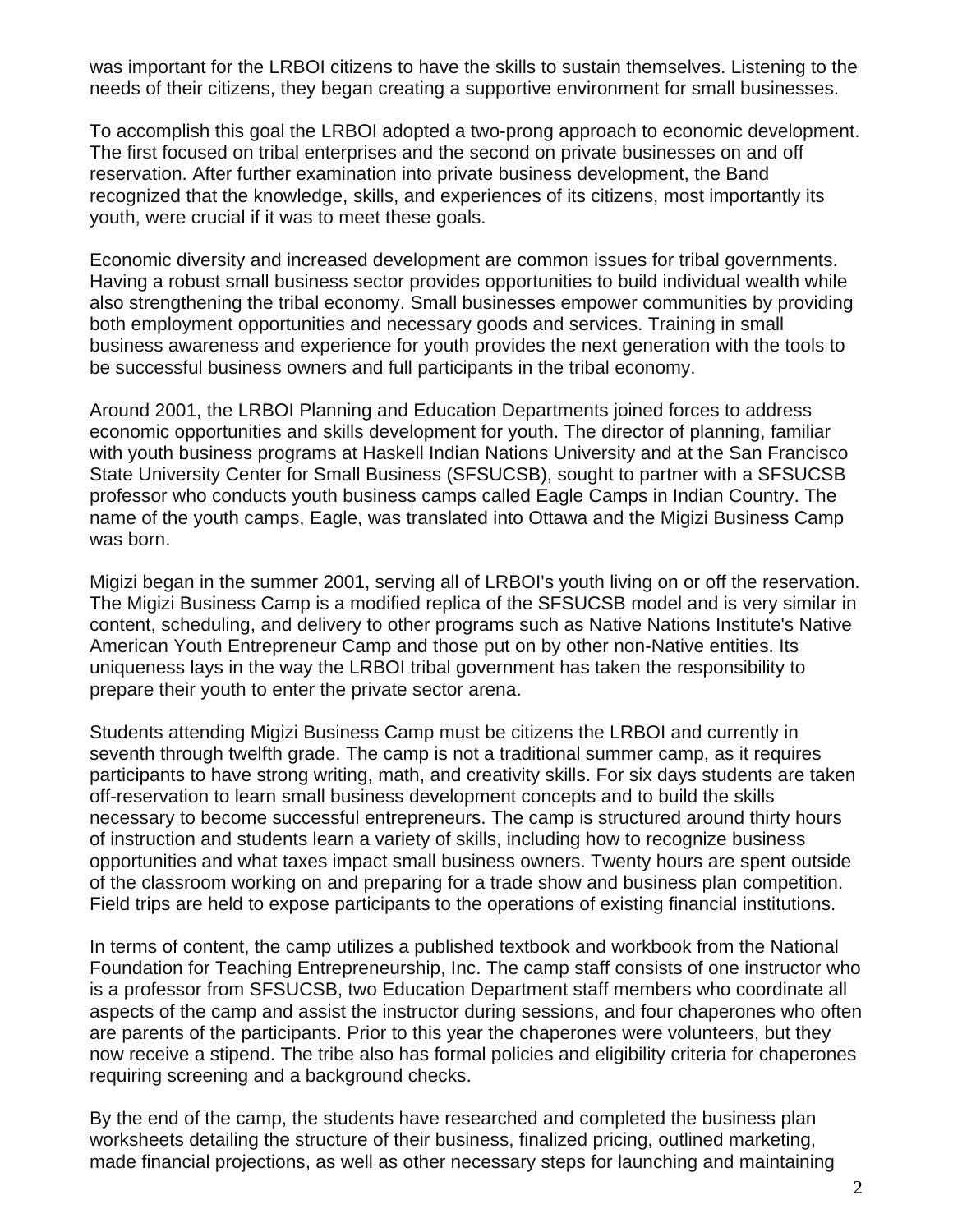successful plans. The business plan worksheets are not overwhelming, but are simple, fill in the blank' sheets that require the student to understand business concepts. The worksheets provide all the information a lending institutions would require for a full business plan. They present their business plans at the Business Plan Competition to a panel of judges comprised of both Native and non-Native representatives who are employees of local granting agencies, SCORE members (a national nonprofit association in entrepreneurial education) , bankers, and small business owners. Cash prizes are awarded to the best business plans as follows, \$175-200 for first place, \$150 for second place, \$125 to third place, and \$50-75 for honorable mention(s). Regardless of the prize, each Migizi participant has had the opportunity to earn some cash and maybe a business profit by selling a product or service at the trade show either as a sole proprietor or as a joint partnership with another camp participant. The business ideas developed by students are diverse and practical for their communities and their age group. Even if the student does not actually implement a business after the camp, the concepts and skills they learn are invaluable as they become adults and enter the work force.

Living on a checkerboard reservation can be an advantage because the youth often have more employment options and opportunities with local public and private employers. Additionally, youth may have the option to create private business opportunities much faster off-reservation. On the other hand, off-reservation opportunities also require preparation for the outside world. The Tribal leadership recognized this and are adamant that current and future leaders of LRBOI must have the business savvy needed to be successful in all their ventures and dealings. The Migizi Business Camp is preparing the LRBOI's future leaders to assume these tremendous responsibilities. Over time, they will help to achieve the Band's goals of developing a private sector and diversifying its economic base.

Because the LRBOI population is dispersed, Tribal leadership recognizes the importance of reestablishing lost connections and is committed to finding funding for their youth to attend Migizi, no matter where they live. While the camp only brings the youth together for one week, there are already signs that the youth attending the camp are reconnecting as a community. Camp participants from the Manistee area have spoken about building lasting friendships with citizens from other parts of Michigan, Wisconsin, and elsewhere. The camp is reuniting the Band through the youth and the Band is stronger because of it.

Despite its rigor, students often return to the camp to hone their business skills. The increase in the number of repeat students who desire to learn more about the different aspects of a business has resulted in staff and instructor determining how best to meet their needs. For example, this past summer they instituted a team approach where the repeaters served as mentors to a small group of new and younger students. These mentors assume different roles as leaders, motivators, and teachers. Migizi has operated for four summers, and has served a total count of fifty-three students. Four of these students attended all four camps and five are second year returnees.

Tribal government and parental support is overwhelming. This is perhaps the first known formalized approach by a tribal government to expose and provide real word experience in entrepreneurship and business development for their youth. Because the response and the results have been so encouraging, the program is considering growing to provide services to other tribes in the Great Lakes. Discussions are underway with other tribes to open the camp to their students.

The continued funding and support of the Migizi Business Camp by the LRBOI government is evidence of their commitment to developing a private sector within their communities and an